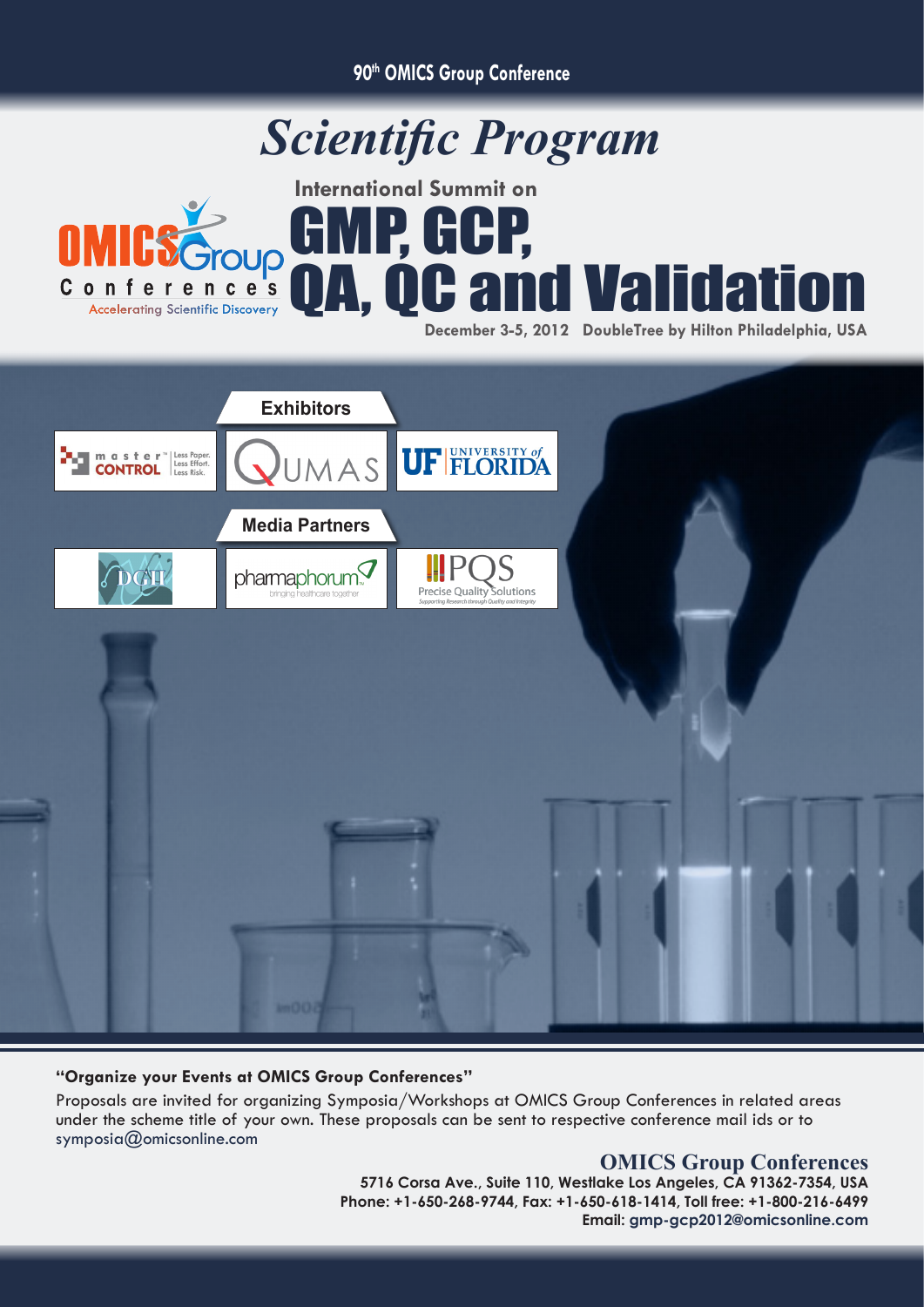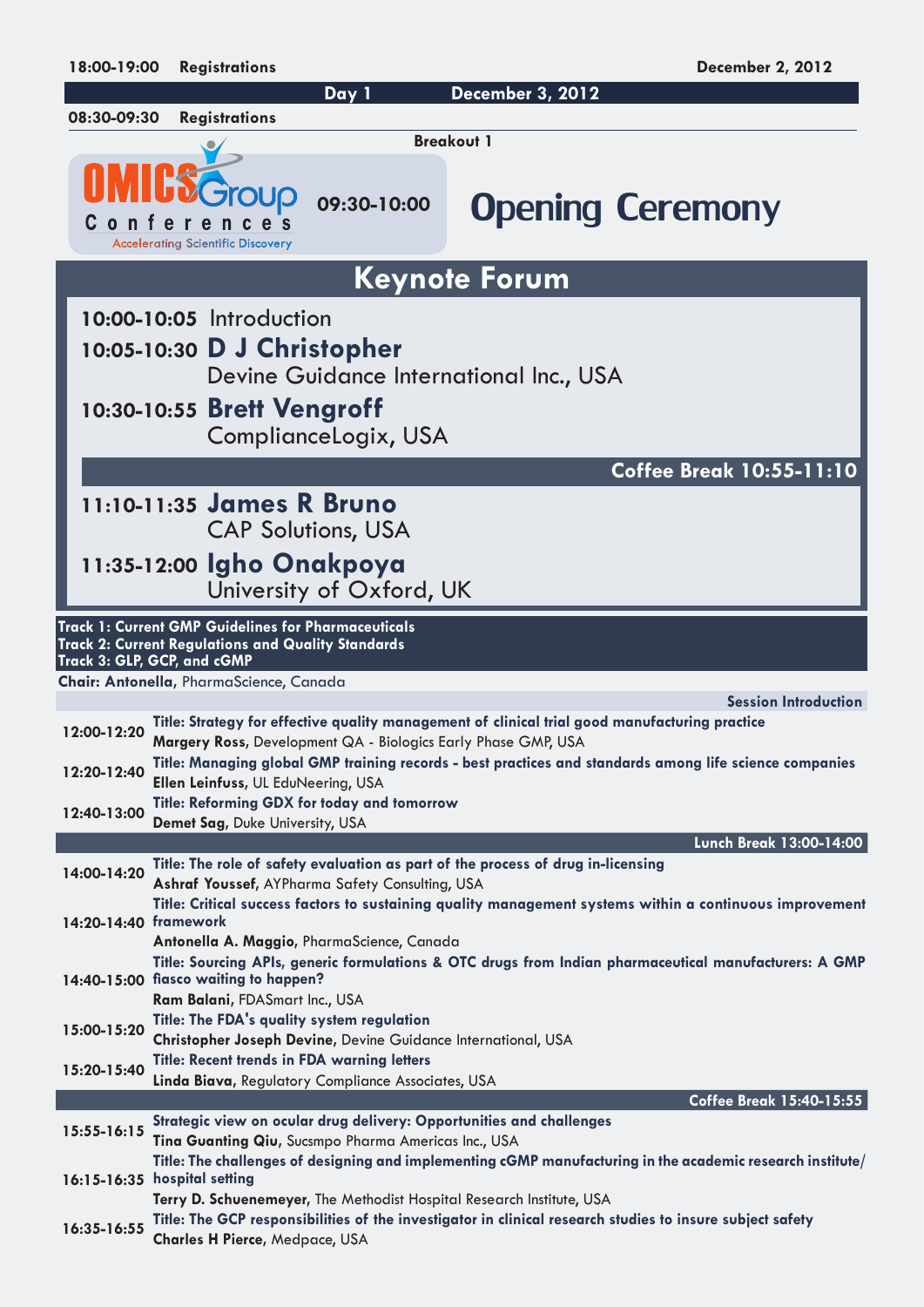| $16:55 - 17:15$                            | Title: Batch recall activities in marketing affiliate                                                                                                                                                                      |  |
|--------------------------------------------|----------------------------------------------------------------------------------------------------------------------------------------------------------------------------------------------------------------------------|--|
|                                            | Walid Sellem, Eli Lilly Company, France                                                                                                                                                                                    |  |
| $17:15 - 17:35$                            | Title: Speed, cost and quality in clinical research                                                                                                                                                                        |  |
|                                            | Cheryl D Spencer, CQMS, USA                                                                                                                                                                                                |  |
| 17:35-17:55                                | Title: Current issues and challenges in the implementation of GMP and GCP regulations                                                                                                                                      |  |
|                                            | Masuma Anwar, Healthcare Pharmaceuticals Limited, Bangladesh                                                                                                                                                               |  |
|                                            | Title: Clinical Research Coordinators: A key role in hematology research. Explorative study to analyze the<br>presence of Clinical Research Coordinators in Italian hematology centers and their relevance in coordinating |  |
| $17:55 - 18:15$                            | clinical trials and supporting the research team; on behalf of the Italian Group of Data Managers                                                                                                                          |  |
|                                            | Laura McMahon, Ospedale Ca Foncello, Italy                                                                                                                                                                                 |  |
|                                            | 18:15-19:15 Cocktails Sponsored by Outlook on Developing Drugs: Open Access                                                                                                                                                |  |
|                                            | <b>December 4, 2012</b><br>Day 2                                                                                                                                                                                           |  |
|                                            | <b>Breakout 1</b>                                                                                                                                                                                                          |  |
| <b>Track 4: Clinical Trial Regulations</b> |                                                                                                                                                                                                                            |  |
|                                            | Track 5: Computational Strategies in GMP/GCP<br><b>Track 6: Legal Requirements for Medical Devices</b>                                                                                                                     |  |
|                                            | <b>Track 10: Technology Transfer for Biopharmaceuticals</b>                                                                                                                                                                |  |
|                                            | Chair: Igho Onakpoya, University of Oxford, UK                                                                                                                                                                             |  |
|                                            | Co-Chair: Chitra Edwin, University of Cincinnati, USA                                                                                                                                                                      |  |
|                                            | <b>Session Introduction</b>                                                                                                                                                                                                |  |
| 10:00-10:20                                | Title: Adverse effects of commonly used weight loss supplements: A critical review                                                                                                                                         |  |
|                                            | Igho Onakpoya, University of Oxford, UK                                                                                                                                                                                    |  |
| 10:20-10:40                                | Title: Determinants of metabolic syndrome among Thai people                                                                                                                                                                |  |
|                                            | Aporn Deenan, Burapha University, Thailand                                                                                                                                                                                 |  |
| 10:40-11:00                                | Title: Effects of acute and chronic maternal separation and alcohol intake on adolescent rats                                                                                                                              |  |
|                                            | Gabriela Beatriz Acosta, University of Buenos Aires (UBA), Argentina<br>Coffee Break 11:00-11:15                                                                                                                           |  |
|                                            | Title: The significance of immunogenicity to biologic therapeutics: Understanding applicable regulatory guide-                                                                                                             |  |
|                                            | 11:15-11:35 lines, and defining risk management strategies                                                                                                                                                                 |  |
|                                            | Chitra Edwin, University of Cincinnati, USA                                                                                                                                                                                |  |
| 11:35-11:55                                | Title: Embedding quality into your clinical trials                                                                                                                                                                         |  |
|                                            | Patricia Santos-Serrao, MasterControl Inc., USA                                                                                                                                                                            |  |
| 11:55-12:15                                | Title: FDA guidance & risk-based monitoring                                                                                                                                                                                |  |
|                                            | Moe Alsumidaie, Annex Clinical, USA                                                                                                                                                                                        |  |
| 12:15-12:35                                | Title: Getting ready for the new active post market surveillance focused on safety for medical devices                                                                                                                     |  |
|                                            | Rama K Pidaparti, Wipro Technologies, USA                                                                                                                                                                                  |  |
| 12:35-12:55                                | Title: Mobile health applications and biomedical software requirements globally<br>Kosta Makrodimitris, Advisor & Author, USA                                                                                              |  |
|                                            | Lunch Break 12:55-13:55                                                                                                                                                                                                    |  |
|                                            | Title: A quality systems approach for validation and maintenance of a global ERP system                                                                                                                                    |  |
| 13:55-14:15                                | James Carron, Flatirons Pharmaceuticals, USA                                                                                                                                                                               |  |
|                                            | Title: Surviving the audit: An IRB/HRPP perspective                                                                                                                                                                        |  |
| 14:15-14:35                                | W. Parker Nolen, Indiana University Office of Research Administration, USA                                                                                                                                                 |  |
| 14:35-14:55                                | Title: Building a live and science based GMP system at WuXi AppTec in China                                                                                                                                                |  |
|                                            | Jerry Xu, WuXi AppTec, China                                                                                                                                                                                               |  |
| 14:55-15:15                                | Title: Usability testing as part of design control risk management - The Taiwan experience                                                                                                                                 |  |
|                                            | Christopher Chan, Industrial Technology Research Institute, Taiwan                                                                                                                                                         |  |
| 15:15-15:35                                | Title: Essential oils of Myrtus communis L. produce a non-sedating anxiolytic effect in mice model of anxiety                                                                                                              |  |
|                                            | Eyob Hailu, Addis Ababa University, Ethiopia                                                                                                                                                                               |  |
|                                            | Coffee Break 15:35-15:50<br>Title: Comprehensive and cost effective just right validation                                                                                                                                  |  |
| 15:50-16:10                                | Rama K Pidaparti, Wipro Technologies, USA                                                                                                                                                                                  |  |
|                                            | Title: Driving technology innovation for lifecycle products and technology transfers, and avoid interruption                                                                                                               |  |
|                                            | 16:10-16:30 in the supply chain                                                                                                                                                                                            |  |
|                                            | Joeh Biehl & Robert, Propharma, USA                                                                                                                                                                                        |  |
| 16:30-16:50                                | Title: Quantitative indicators of quality in clinical research                                                                                                                                                             |  |
|                                            | Fernando Geijo, Development Team Consulting, Spain                                                                                                                                                                         |  |
| 16:50-17:10                                | Title: Medical device quality management requirement in Taiwan and its global harmonization strategy                                                                                                                       |  |
|                                            | Christopher Chan, Industrial Technology Research Institute, Taiwan                                                                                                                                                         |  |
| 17:10-17:25                                | <b>Panel Discussions</b>                                                                                                                                                                                                   |  |